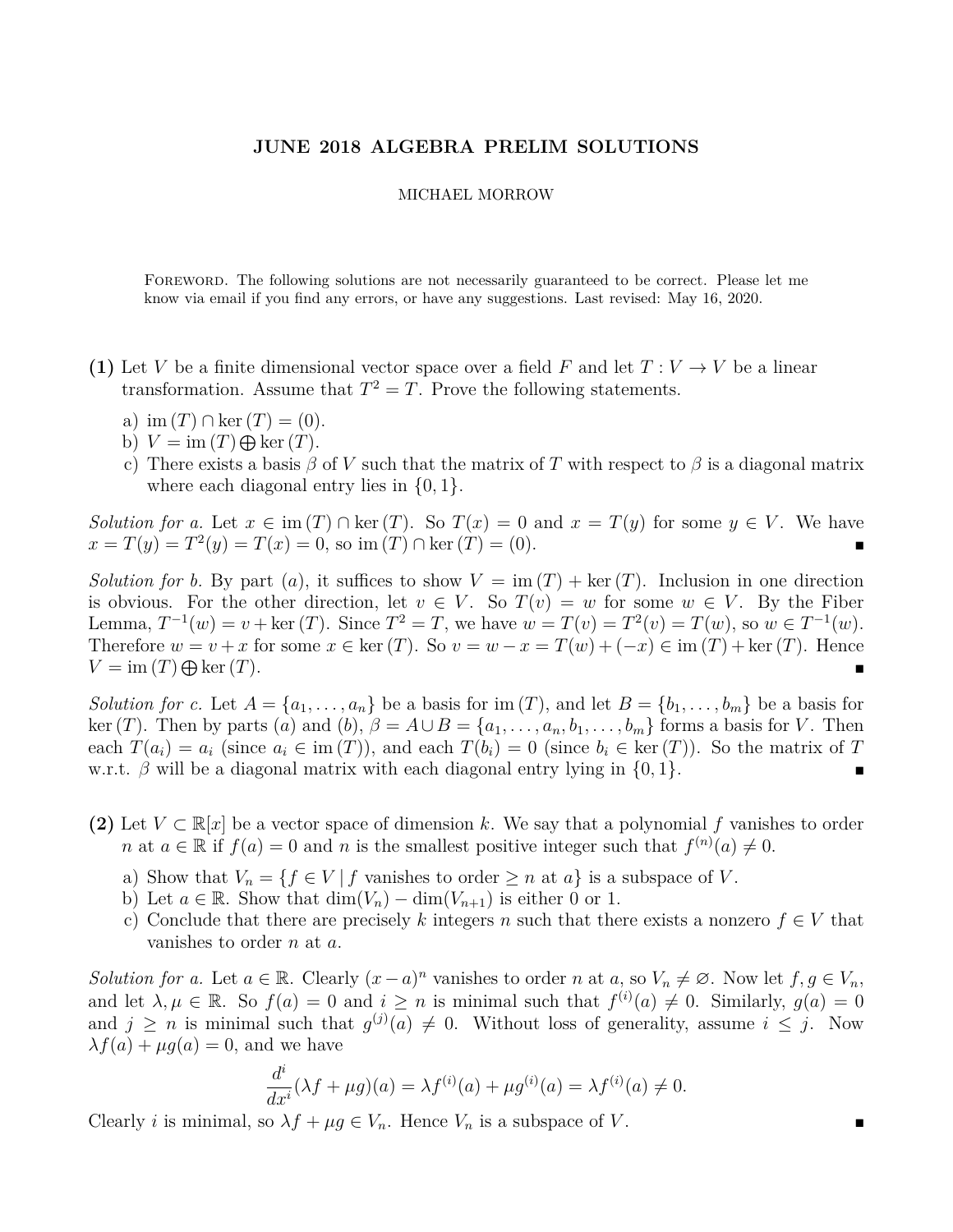*Solution for b.* Let  $\varphi : V_n \to \mathbb{R}$  be the linear functional defined by  $\varphi(f) = f^{(n)}(a)$ . Note that

$$
V_n = \{ f \in V \mid f(a) = f'(a) = \dots = f^{(n-1)}(a) = 0 \}.
$$

Also, we have

$$
\ker \varphi = \{ f \in V_n \mid f^{(n)}(a) = 0 \} = \{ f \in V \mid f(a) = f'(a) = \dots = f^{(n)}(a) = 0 \} = V_{n+1}.
$$

By Rank-Nullity,

 $\dim \mathrm{im}\, \varphi + \dim V_{n+1} = \dim V_n.$ 

Since im  $\varphi \subset \mathbb{R}$ , either dim im  $\varphi = 1$  or dim im  $\varphi = 0$ . If dim im  $\varphi = 0$ , then dim  $V_n - \dim V_{n+1} = 0$ . On the other hand, if dim im  $\varphi = 1$ , then dim  $V_n - \dim V_{n+1} = 1$ .

*Solution for c.* Let  $M \geq k - 1$  be the highest degree of any polynomial in *V*. We can do this because *V* is finite dimensional. Note  $V = V_0$ , and consider the sequence of subspaces

$$
V = V_0 \supset V_1 \supset V_2 \supset \cdots \supset V_{M+1}.
$$

Since *M* was chosen to be maximal, the highest possible vanishing order of any nonzero element in *V* is *M*. Thus  $V_{M+1} = \{0\}$ . Taking dimensions, we have

 $k = \dim V > \dim V_1 > \dim V_2 > \cdots > 0.$ 

By part (*b*), any strict inequality above drops the dimension by 1. So we must have exactly *k* nonnegative distinct integers  $0 \leq n_1, \ldots, n_k \leq M$  such that  $\dim V_{n_i+1} + 1 = \dim V_{n_i}$ . Finally, suppose  $0 \neq f \in V$  vanishes to order *n*. Then  $f \in V_n \backslash V_{n+1}$ , and since  $V_{n+1} \subset V_n$ , this implies  $\dim V_n > \dim V_{n+1}$ . By our work above, this happens for precisely *k* such *n*.

- **(3)** See my *Jan 2017 Algebra Prelim Solutions* for how to do this. It's a repeat problem.
- (4) Let *G* be a finite group that acts transitively on a set *X* with  $|X| > 1$ . Show that *G* contains at least one element with no fixed points.

*Solution.* Define  $X/G = \{ \text{Orb}(x) | x \in X \}$ . Since *G* acts transitively on  $|X|$ , we have  $|X/G| = 1$ . By Burnside's Lemma,

$$
|G| = |X/G||G| = \sum_{g \in G} |X^g|
$$
 (1)

where  $X^g$  is the set of points in *X* fixed by *g*. Since *e* fixes all of *X*,  $|X^e| = |X| \ge 2$ . Now assume for sake of contradiction that  $|X^g| \geq 1$  for each  $e \neq g \in G$ . Then equation (1) says  $|G| > |G|$ which is absurd. Hence there must be at least one element of *G* with no fixed points.

- **(5)** Let *G* be a finite group with identity element *e*, and let *H, K* be cyclic, normal subgroups of *G* such that  $H \cap K = \{e\}$  and  $|G| = |H||K|$ . Prove the following statements.
	- a)  $hk = kh$  for all  $h \in H$  and  $k \in K$ .
	- b) If  $|H|$  and  $|K|$  are relatively prime, then *G* is cyclic.

*Solution for a.* Let  $h \in H$  and  $k \in K$ . Since  $h^{-1} \in H$ , we have  $h(kh^{-1}k^{-1}) \in H$  by normality. Similarly,  $(hkh^{-1})k^{-1} \in K$ . Thus  $hkh^{-1}k^{-1} \in H \cap K$ , so  $hkh^{-1}k^{-1} = e$ . Hence  $hk = kh$ . ■

*Solution for b.* Let *h* and *k* be generators for *H* and *K* respectively. Let  $|H| = m$  and  $|K| = n$ . We will show  $\text{ord}(hk) = mn$ . By part  $(a)$ , we have

$$
(hk)^{mn} = h^{mn}k^{mn} = e.
$$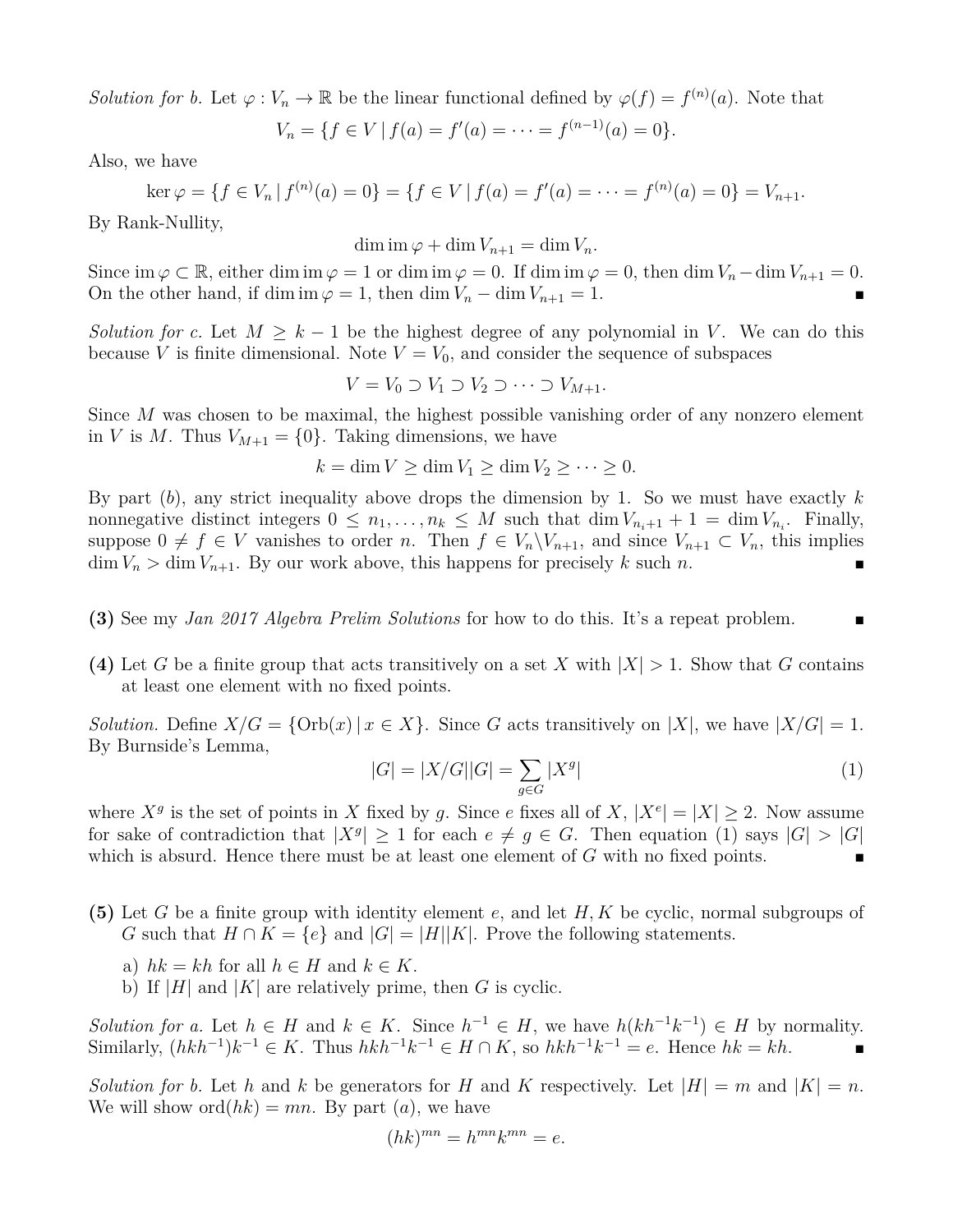Now suppose  $(hk)^r = e$  for some arbitrary  $r \in \mathbb{N}$ . Then

$$
e = (hk)^{rm} = h^{rm}k^{rm} = k^{rm}.
$$

So *n* | *rm* and hence *n* | *r* (since  $(m, n) = 1$ ). Similarly  $m \mid r$ , and since  $(m, n) = 1$ , we have *mn* | *r*. Therefore

$$
ord(hk) = mn = |H||K| = |G|,
$$

so *G* is cyclic.

**(6)** Let *R* be a commutative ring with 1. Let *I* and *J* be two ideals in *R*. Use the First Isomorphism Theorem (FIT) to prove the following statements.

- a)  $(I+J)/J \cong I/(I \cap J)$ .
- b) If  $I \subset J$  then  $(R/I)/(J/I) \cong R/J$ .

*Solution for a.* Define the map

$$
\gamma: I \longrightarrow (I+J)/J
$$

$$
x \longmapsto x+J.
$$

Let  $a, b \in I$ . Then

$$
\gamma(a+b) = (a+b) + J = (a+J) + (b+J) = \gamma(a) + \gamma(b).
$$

Furthermore,

$$
\gamma(ab) = ab + J = (a+J)(b+J) = \gamma(a)\gamma(b).
$$

Now let  $(i + j) + J \in (I + J)/J$ . Then

$$
(i + j) + J = (i + J) + (j + J) = i + J + 0 + J = i + j,
$$

so  $\gamma$  is surjective. Let  $z \in \text{ker } \gamma$ . Then  $z \in I$  and  $z + J = J$ , so  $z \in J$ . Hence  $z \in I \cap J$ . I  $z \in I \cap J$ , then  $z + J = J$ , so  $z \in \ker \gamma$ . Hence  $\ker \gamma = I \cap J$ , so we're done by the FIT.

*Solution for b.* Define the map

$$
\eta: R/I \longrightarrow R/J
$$

$$
r + I \longmapsto r + J.
$$

Let  $a + I, b + I \in R/I$ . Then

$$
\eta(a + I + b + I) = \eta((a + b) + I)
$$
  
= (a + b) + J  
= a + J + b + J  
= \eta(a + I) + \eta(b + I).

Furthermore,

$$
\eta((a+I)(b+I)) = \eta(ab+I)
$$
  
= ab+J  
= (a+J)(b+J)  
=  $\eta(a+I)\eta(b+I)$ .

Clearly *η* is surjective. Now let  $z + I \in \text{ker } \eta$ . Then  $\eta(z) = z + J = J$ , so  $z \in J$ , hence  $z + I \in J/I$ . On the other hand, if  $z + I \in J/I$ , then  $\eta(z) = z + J = J$ , so  $z + I \in \text{ker } \eta$ . Hence ker  $\eta = J/I$ , so we're done by the FIT.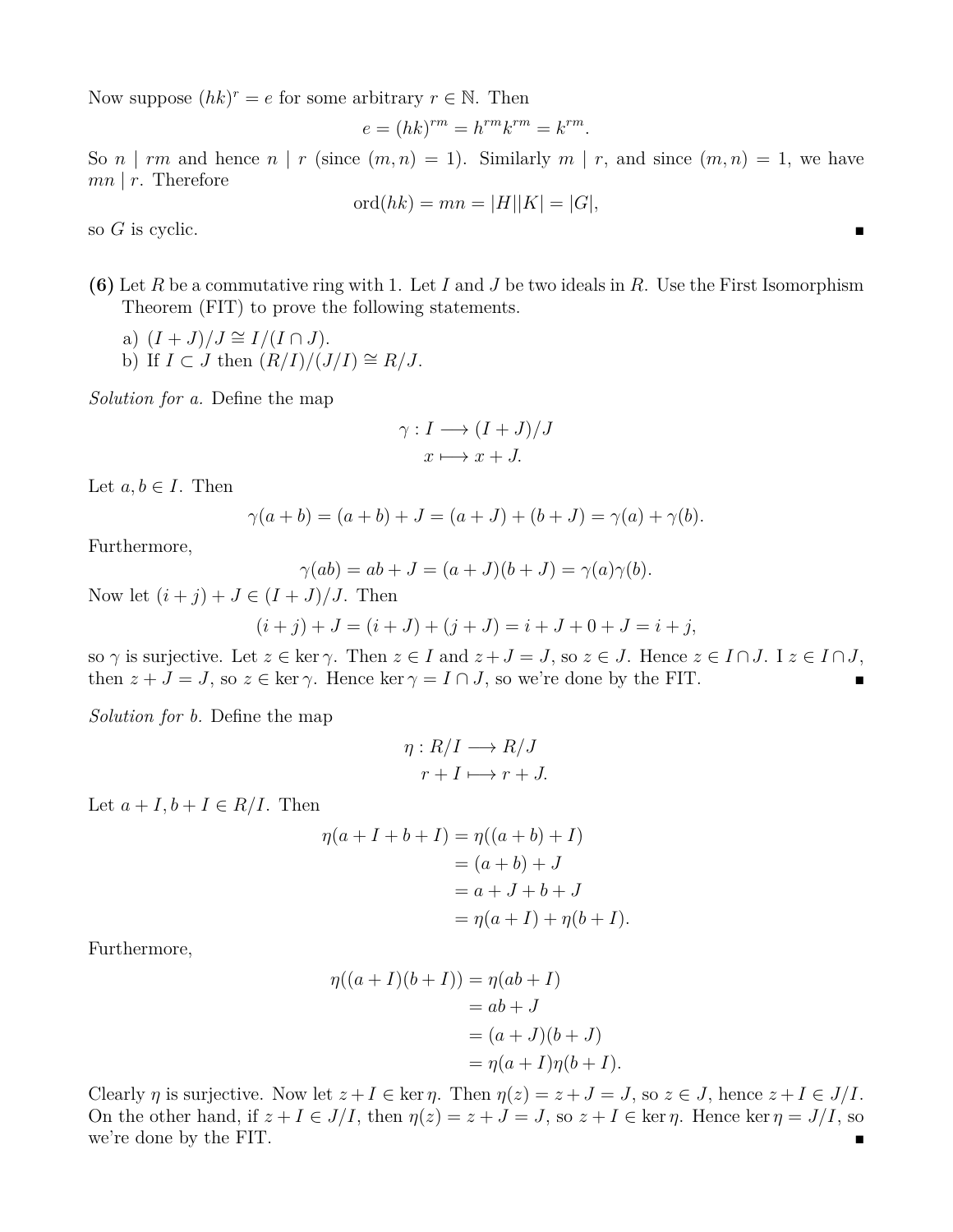**(7)** Let *R* be a commutative ring with 1. Prove that *R*[*x*] is a PID if and only if *R* is a field.

*Solution.* For the forward direction, assume  $R[x]$  is a PID. Note that the ideal  $(x) \subset R[x]$  is prime, since if the product of two polynomials in  $R[x]$  is divisible by x, at least one of the factors must also be divisible by *x*. Since  $R[x]$  is a PID,  $(x)$  is a maximal ideal. Then the quotient  $R[x]/(x) \cong R$ is a field. For the reverse direction, assume R is a field, and let  $I \subset R[x]$  be a nonzero ideal. Pick a nonzero polynomial  $g \in I$  with minimal degree. Let  $f \in I$  be any polynomial, and use the Division Algorithm (we can do this since we are over a field) to write

$$
f = gq + r
$$

for some  $q, r \in R[x]$  with either  $r = 0$  or deg  $r < \deg q$ . Note that  $r = f - qq$ , so  $r \in I$ . Since deg  $r <$  deg g contradicts the minimality of g, we must have  $r = 0$ . Thus  $f = gq$ , so  $I = (g)$ .

**(8)** Let  $p \neq 2, 3$  be a prime. Prove that the splitting field of  $x^{12} - 1$  over  $\mathbb{F}_p$  is of degree 1 or 2. Give a rule to determine when the degree is 1 or 2.

*Solution.* Let *L* be the splitting field of  $f(x) = x^{12} - 1$  over  $\mathbb{F}_p$ , and let  $k = [L : \mathbb{F}_p]$ . So  $|L| = p^k$ , thus  $|L^{\times}| = p^k - 1$ . The roots of  $f(x)$  form a cyclic group of order 12, and since L is a finite field,  $L^{\times}$  is a cyclic group. So  $L^{\times}$  contains the group of roots of  $f(x)$  if and only if 12 |  $p^{k} - 1$ . Since *L* is the splitting field of  $f(x)$ , *k* is the smallest integer such that 12 |  $p^k - 1$ . To find *k*, note that if 12 | *p* − 1, then *k* = 1. Otherwise, observe  $p^2 - 1 = (p - 1)(p + 1)$ . Since *p* is odd, each factor is even, so the product is divisible by 4. One of  $p-1$ ,  $p$ ,  $p+1$  must be divisible by 3, but since  $p \neq 3$ is prime, it must be one of  $p-1$  or  $p+1$ . Thus  $12 | p^2-1$ , so  $k=2$  as desired. The "rule" here is that  $k = 1$  if *p* is one more than a multiple of 12, and  $k = 2$  otherwise.

**(9)** Let  $K \in \mathbb{C}$  be the splitting field of  $x^{28} - 1$  over  $\mathbb{Q}$ .

- a) Find the Galois group of *K* over Q.
- b) Find the lattice of all subfields of *K*.

*Solution for a.* The Galois group of  $x^{28} - 1$  over  $\mathbb{Q}$  is  $\mathbb{Z}/28\mathbb{Z}^{\times}$ . By the Chinese Remainder Theorem,  $\mathbb{Z}/28\mathbb{Z}^{\times} \cong (\mathbb{Z}/7\mathbb{Z} \times \mathbb{Z}/4\mathbb{Z})^{\times} \cong C_2 \times C_6.$ 

So the Galois group of  $x^{28} - 1$  is actually  $C_2 \times C_6$ .

*Solution for b.* By part (*a*), the hint, and the Fundamental Theorem of Galois Theory, it suffices to find the lattice of subgroups for  $C_2 \times C_6$  (then you can just re-label it to get the subfields). First of all, let's figure out the subgroups of  $C_2 \times C_6$ . Denote  $C_2 = \{e, g\}$  and  $C_6 = \{e, h, \ldots, h^5\}$ . Then the 10 subgroups are

$$
\{(e, e), (g, e)\}, \{ (e, e), (e, h^{3}) \}, \{ (e, e), (g, h^{3}) \}, \{(e, e), (e, h^{2}), (e, h^{4}) \}, \{ (e, e), (e, h^{3}), (g, e), (g, h^{3}) \}, \{(e, e), (e, h), (e, h^{2}), (e, h^{3}), (e, h^{4}), (e, h^{5}) \}, \{(e, e), (e, h^{2}), (e, h^{4}), (g, e), (g, h^{2}), (g, h^{4}) \}, \{(e, e), (g, h^{5}), (e, h^{4}), (g, h^{3}), (e, h^{2}), (g, h) \}, \{ (e, e), (g, h^{5}), (e, h^{4}), (g, h^{3}), (e, h^{2}), (g, h) \}, \{ (e, e), (g, h^{5}), (e, h^{4}), (g, h^{3}), (e, h^{2}), (g, h) \}, \{ (e, e), (g, h^{5}), (e, h^{4}), (g, h^{3}), (e, h^{2}), (g, h) \}, \{ (e, e), (g, h^{5}), (e, h^{4}), (g, h^{3}), (e, h^{2}), (g, h) \}, \{ (e, e), (g, h^{5}), (e, h^{4}), (g, h^{3}), (e, h^{2}), (g, h^{4}), (g, h^{5}), (g, h^{6}), (g, h^{7}), (g, h^{8}), (h^{9}), (i, h^{9}), (j, h^{10}), (k, h^{11}), (l, h^{12}), (l, h^{13}), (l, h^{14}), (l, h^{15}), (l, h^{16}), (l, h^{17}), (l, h^{18}), (l, h^{19}), (l, h^{10}), (l, h^{11}), (l, h^{12}), (l, h^{13}), (l, h^{14}), (l, h^{15}), (l, h^{16}), (l, h^{17}), (l, h^{18}), (l, h^{19}), (l, h^{18}), (l, h^{19}), (l, h^{18}), (l, h^{19}), (l, h^{18}), (l, h^{19}), (l, h^{19}), (l, h^{19}), (l, h^{18}), (l, h^{19}), (l, h^{19}), (l, h^{19}), (l, h^{19}), (l, h^{18}), (l, h^{19}), (l, h^{19}), (l, h^{
$$